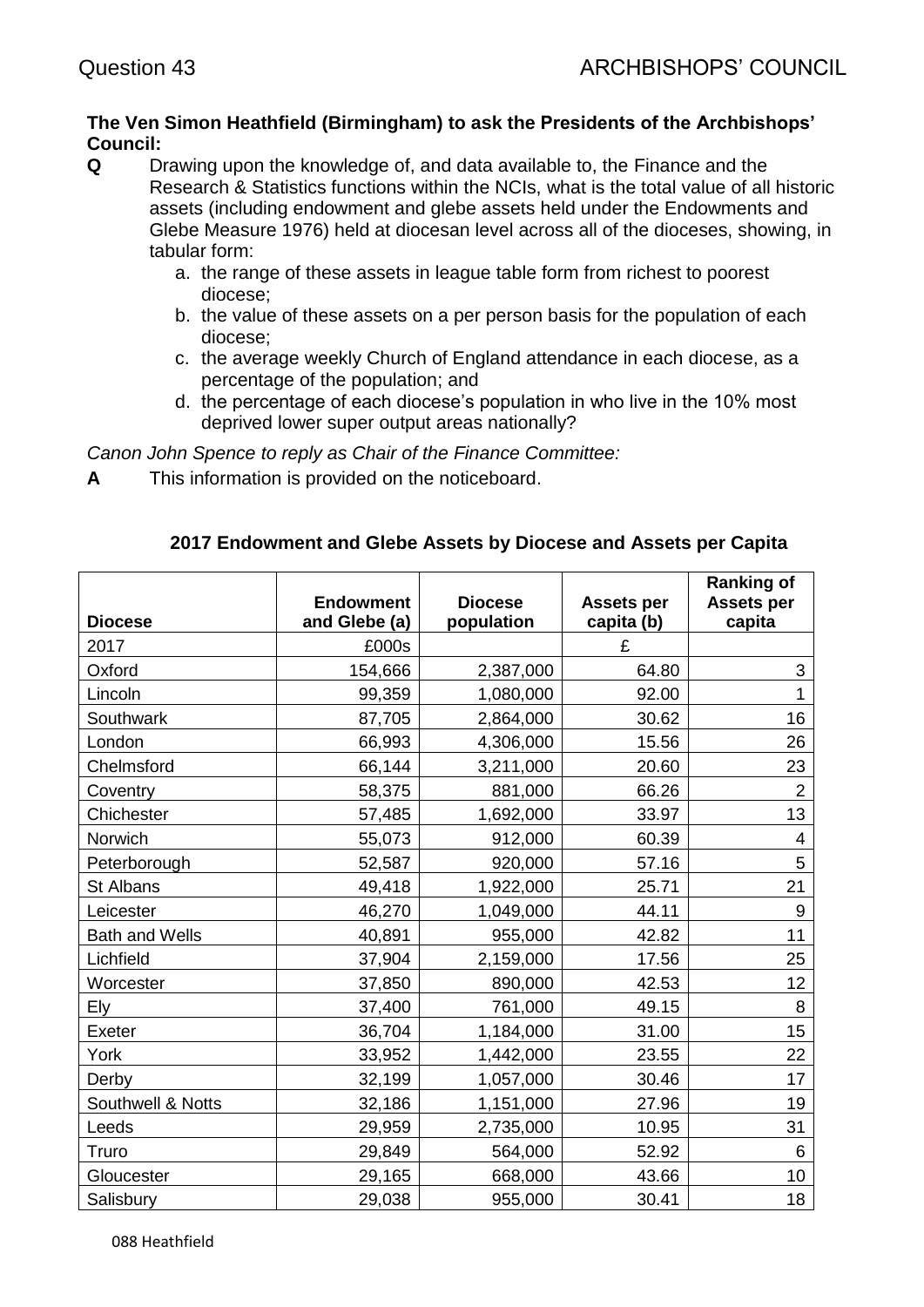| Durham                   | 27,341    | 1,487,000  | 18.39 | 24 |
|--------------------------|-----------|------------|-------|----|
| Manchester               | 21,261    | 2,168,000  | 9.81  | 32 |
| St Eds & Ips             | 18,934    | 679,000    | 27.89 | 20 |
| Hereford                 | 17,185    | 329,000    | 52.23 | 7  |
| Carlisle                 | 16,329    | 497,000    | 32.86 | 14 |
| Rochester                | 15,138    | 1,358,000  | 11.15 | 30 |
| Winchester               | 14,586    | 1,235,000  | 11.81 | 28 |
| <b>Bristol</b>           | 13,765    | 1,030,000  | 13.36 | 27 |
| Guildford                | 11,929    | 1,060,000  | 11.25 | 29 |
| <b>Blackburn</b>         | 11,423    | 1,346,000  | 8.49  | 33 |
| Chester                  | 10,978    | 1,638,000  | 6.70  | 36 |
| Sheffield                | 9,604     | 1,294,000  | 7.42  | 35 |
| Portsmouth               | 6,474     | 789,000    | 8.21  | 34 |
| Birmingham               | 5,470     | 1,581,000  | 3.46  | 38 |
| Newcastle                | 3,666     | 822,000    | 4.46  | 37 |
| Canterbury               | 3,531     | 1,138,000  | 3.10  | 39 |
| Liverpool                | 1,040     | 1,607,000  | 0.65  | 40 |
| <b>Church of England</b> | 1,409,826 | 55,803,000 | 25.26 |    |

### **Notes:**

- Endowments and Glebe Measure (1976) does not apply to the Diocese of Sodor and Man
- The Assets are only those covered by the Endowments and Glebe Measure, all dioceses will have other assets which are not included here for consistency.

# **Average weekly attendance and percentage of population in those parishes which make up the most deprived 10% of population**

| <b>Diocese</b>   | All age<br>average<br>weekly<br>attendance<br>2017 | <b>Attendance</b><br>per capita<br>(c) | <b>Ranking of</b><br>attendance<br>per capita | Percentage of<br>population in<br>those parishes<br>which make up<br>the most<br>deprived 10% of<br>population (d) | Ranking |
|------------------|----------------------------------------------------|----------------------------------------|-----------------------------------------------|--------------------------------------------------------------------------------------------------------------------|---------|
|                  |                                                    |                                        |                                               |                                                                                                                    |         |
| Bath & Wells     | 21,300                                             | 2.2%                                   | 6                                             | 1.8%                                                                                                               | 31      |
| Birmingham       | 16,300                                             | 1.0%                                   | 41                                            | 36.0%                                                                                                              |         |
| <b>Blackburn</b> | 22,500                                             | 1.7%                                   | 20                                            | 18.2%                                                                                                              | 6       |
| <b>Bristol</b>   | 13,300                                             | 1.3%                                   | 33                                            | 10.1%                                                                                                              | 13      |
| Canterbury       | 20,600                                             | 1.8%                                   | 15                                            | 7.1%                                                                                                               | 19      |
| Carlisle         | 11,900                                             | 2.4%                                   | $\overline{4}$                                | 7.2%                                                                                                               | 18      |
| Chelmsford       | 34,600                                             | 1.1%                                   | 40                                            | 3.1%                                                                                                               | 27      |
| Chester          | 30,500                                             | 1.9%                                   | 13                                            | 8.8%                                                                                                               | 16      |
| Chichester       | 35,600                                             | 2.1%                                   | 8                                             | 2.6%                                                                                                               | 28      |
| Coventry         | 14,300                                             | 1.6%                                   | 23                                            | 6.6%                                                                                                               | 20      |
| Derby            | 14,800                                             | 1.4%                                   | 28                                            | 4.5%                                                                                                               | 26      |
| Durham           | 18,800                                             | 1.3%                                   | 34                                            | 15.1%                                                                                                              | 8       |
| Ely              | 17,000                                             | 2.2%                                   | 5                                             | 1.0%                                                                                                               | 36      |

088 Heathfield